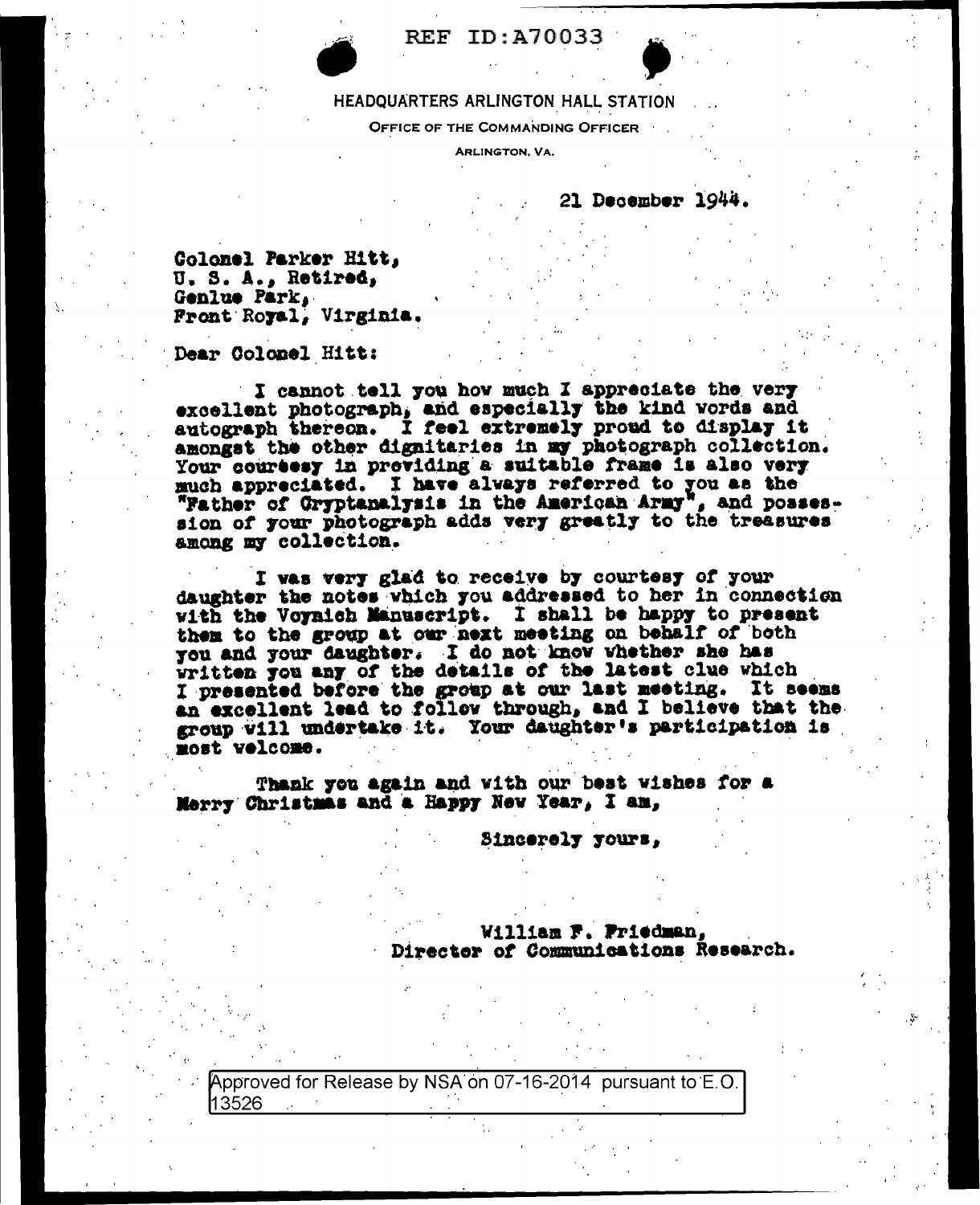# **REF ID: A70033**

**SPSIS-3** 

## 24 October 1944.

Colonel Parker Hitt, U. S. A., Retired, P. O. Box 884, Front Royal, Virginia.

Dear Colonel Hitt:

I am enclosing the necessary form for your<br>daughter. If she will complete it and shoot it to me in the enclosed franked envelope, I will see that the case gets prompt attention.

It was very nice to hear your voice last night and I hope that some time soon we can get together.

Sincerely yours,

William F. Friedman, Director of Communications Research.

2 Inclosures: Questionnaire and Franked Envelope.

**SPSIS** 

. .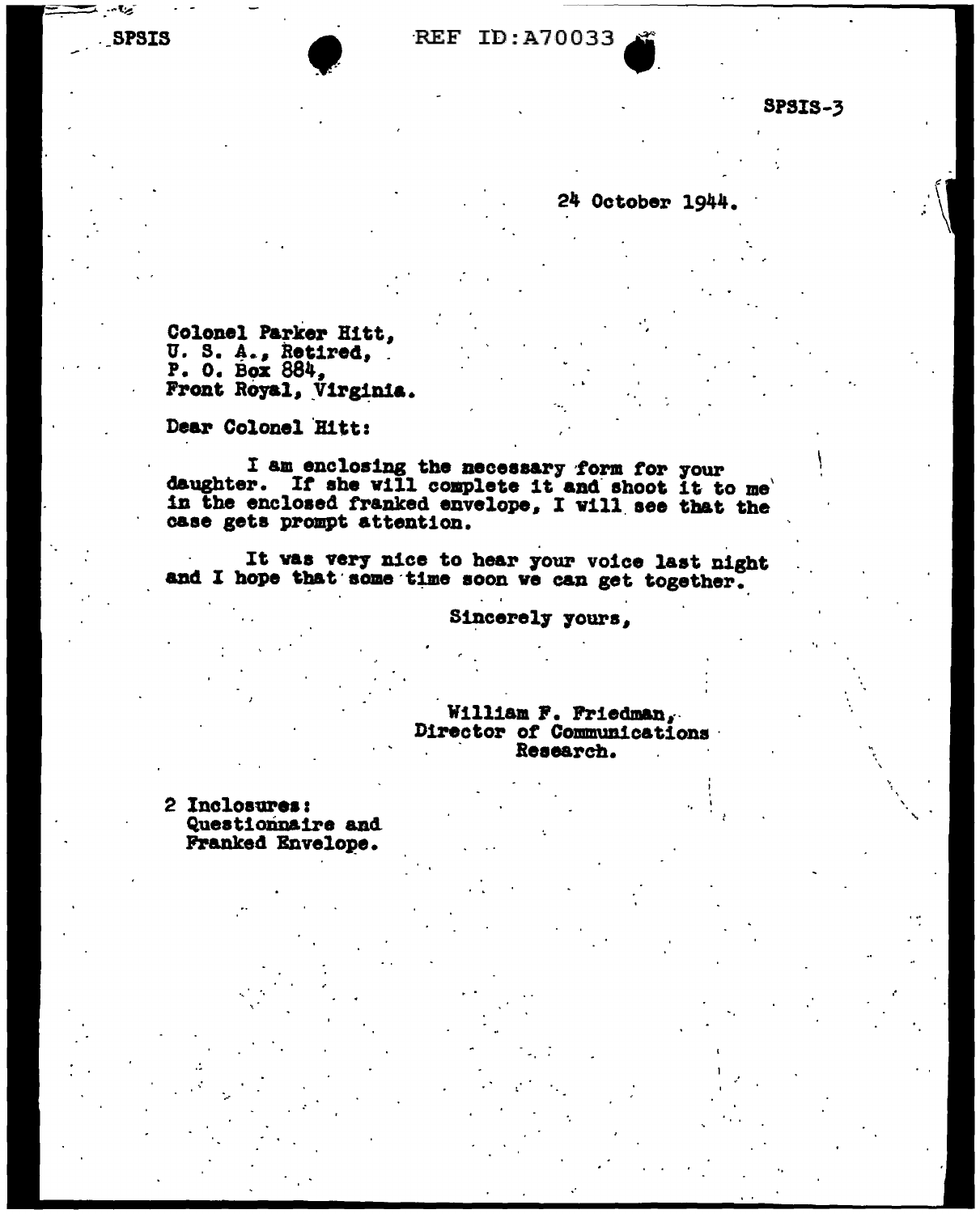Date TO **FROM** Commanding Officer Lest. Commandant Dir. of Com. Research .<br>Executive Officer Asst. Executive Officer .<br>Adjutant Asst. Adjutant Chief, Headquarters Branch Coordination Section Inf. and Liaison Section Chief, A Branch<br>Chief, B Branch Chief, C Branch Chief, D Branch Chief, E Branch Chief, F Branch Dir. of Training 2d Sig. Serv. Bn. Property Officer Personnel Officer Provost Marshal Post Engineer Classified Hail Room Secretary to C. O. General Files 201 Files Comments and Return Recommendations Information Information and Return Inf. and Porwarding Your Information and File Signature, if approved See Note on Back As Requested As Discussed Your Action to this OK to send as  $Q_{\tau}$ letter ieial,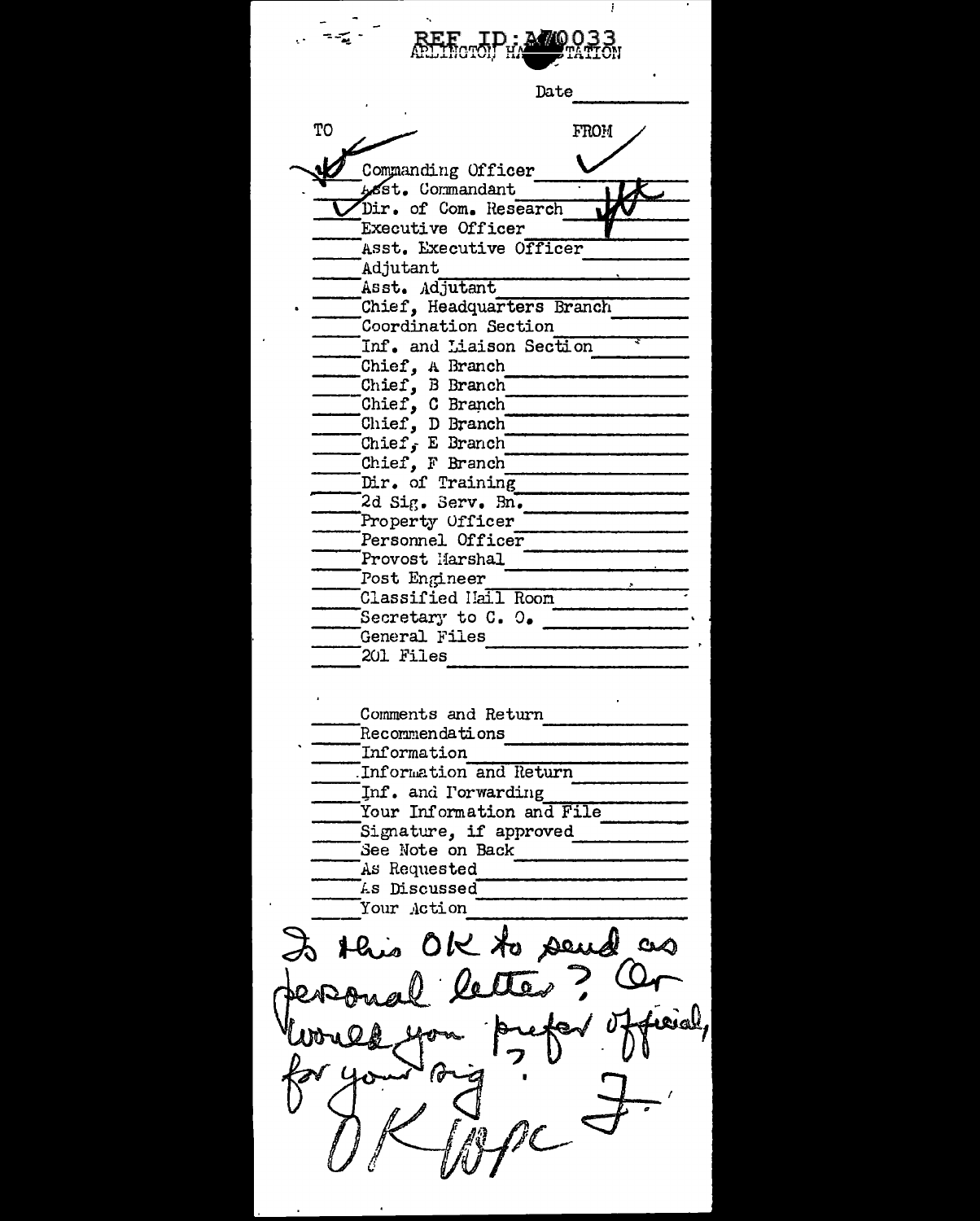**REF ID:A70033** 

#### **XXXXXXXXXXXXX** Army Service Forces

**SPSIS-3** 

 $14$  December  $1943$ 

Colonel Parker Hitt Chief. Signal Branch Headquarters. Fifth Service Command Fort Hayes Columbus, Ohio

Dear Colonel Hitt:

Away back in September you sent through official channels some photographs of what you called the "original model of cipher device N-138" and said that the model and a duplicate was made by you at Ft. Sill in 1916.

We are very glad to have these photographs for our historical recerds and I would have sent you a personal note of acknowledgement long ago had it not been for the fact that I had a recollection of having come across something very closely related to the subject when going through some old files. I had put the thing away and then could not remember where, but I knew it would turn up sooner or later. The other day it did turn up and I am sending you a photograph of the thing.

This would appear to be the very first model of your form of the strip cipher system. The strips themselves are about 1/8" wide and 6" long. They were placed within two slots cut in a piece of cardboard on which appears your name probably written by yourself. When I came across this thing I made the note on the thing which you see in my handwriting at the top of the photograph. Can you now verify my remarks?

I do not know where this letter will find you but it would be nice to hear from you and to learn that you and the family are well. With very best regards, I am.

Sincerely yours,

William F. Friedman Director of Communications Research

Incl--photograph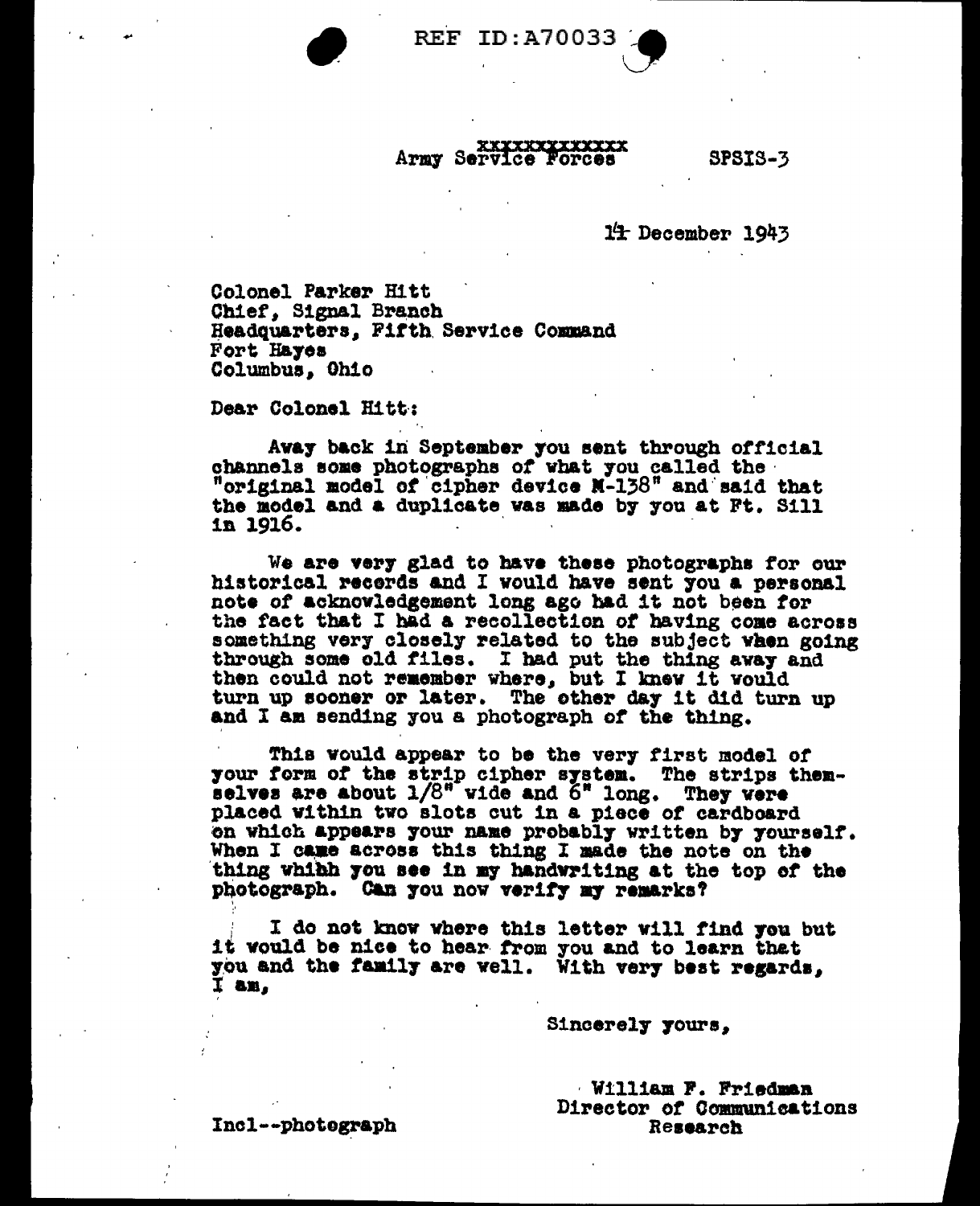**REF ID: A7003** 

## WAR DEPARTMENT **Army Service Forces** Headquarters, Fifth Service Command Fort Hayes, Columbus, Ohio

In reply refer to: SPVSS 311.5 Gen.

≂

10 September 1943.

Subject: Original Model of Cipher Device.

Chief Signal Officer, (SPSAC), To: Washington 25, D. C.

1. The enclosed photographs may be of interest for the files of Signal Security Branch, Army Communications Service.

 $2.$  The model and a duplicate, made by the undersigned at Fort Sill, Oklahoma in 1916, have been used for personal telegraphic correspondence for many years.

For the Commanding General:

۵ł

Colonel, Signal Corps, Chief, Signal Branch.

رں چے ی

Ļ

3 Incls: Incl 1-Front view Cipher Device ı,  $Incl 2$ n 'n  $\mathbf{H}$ Incl 3-Back

 $1 -$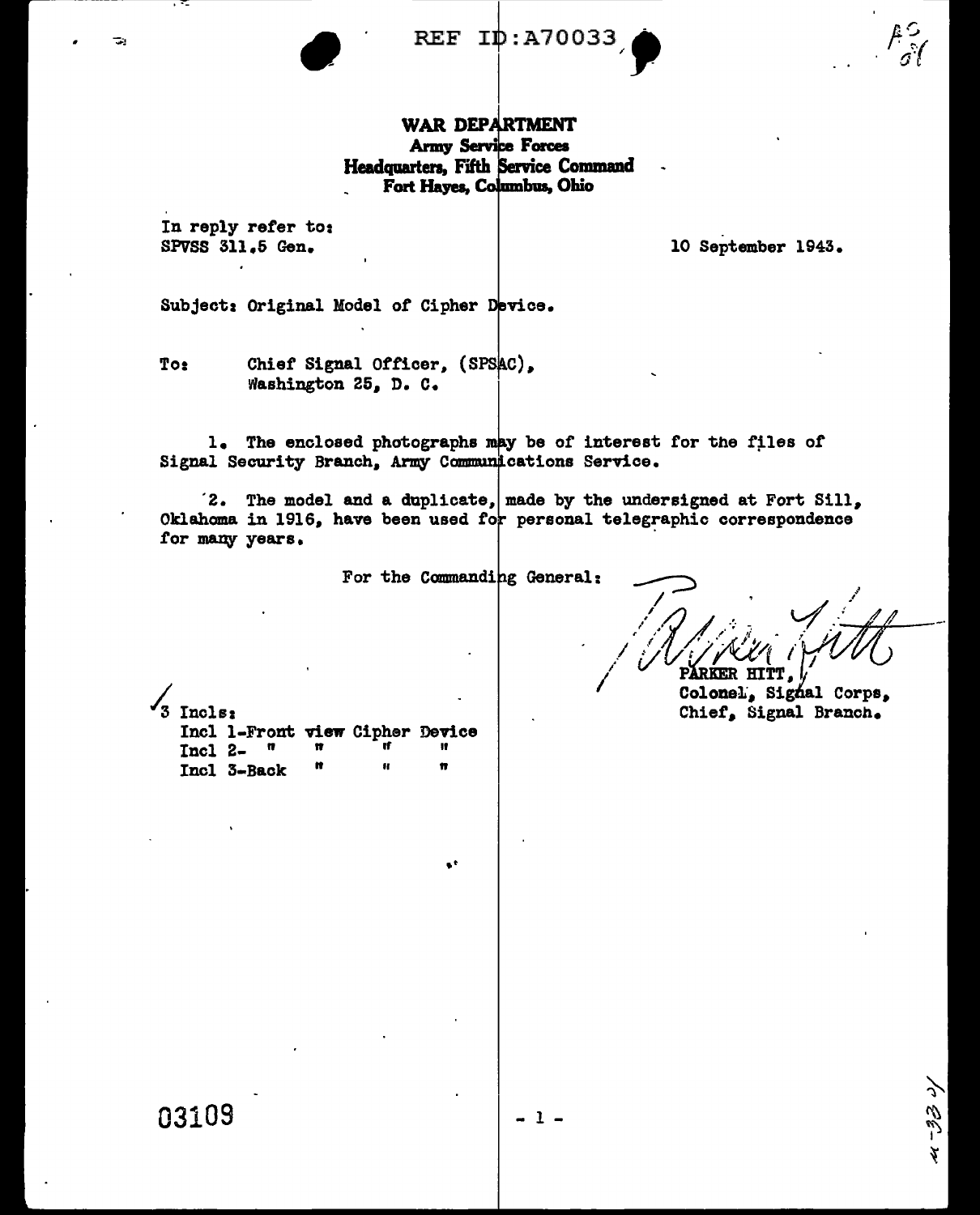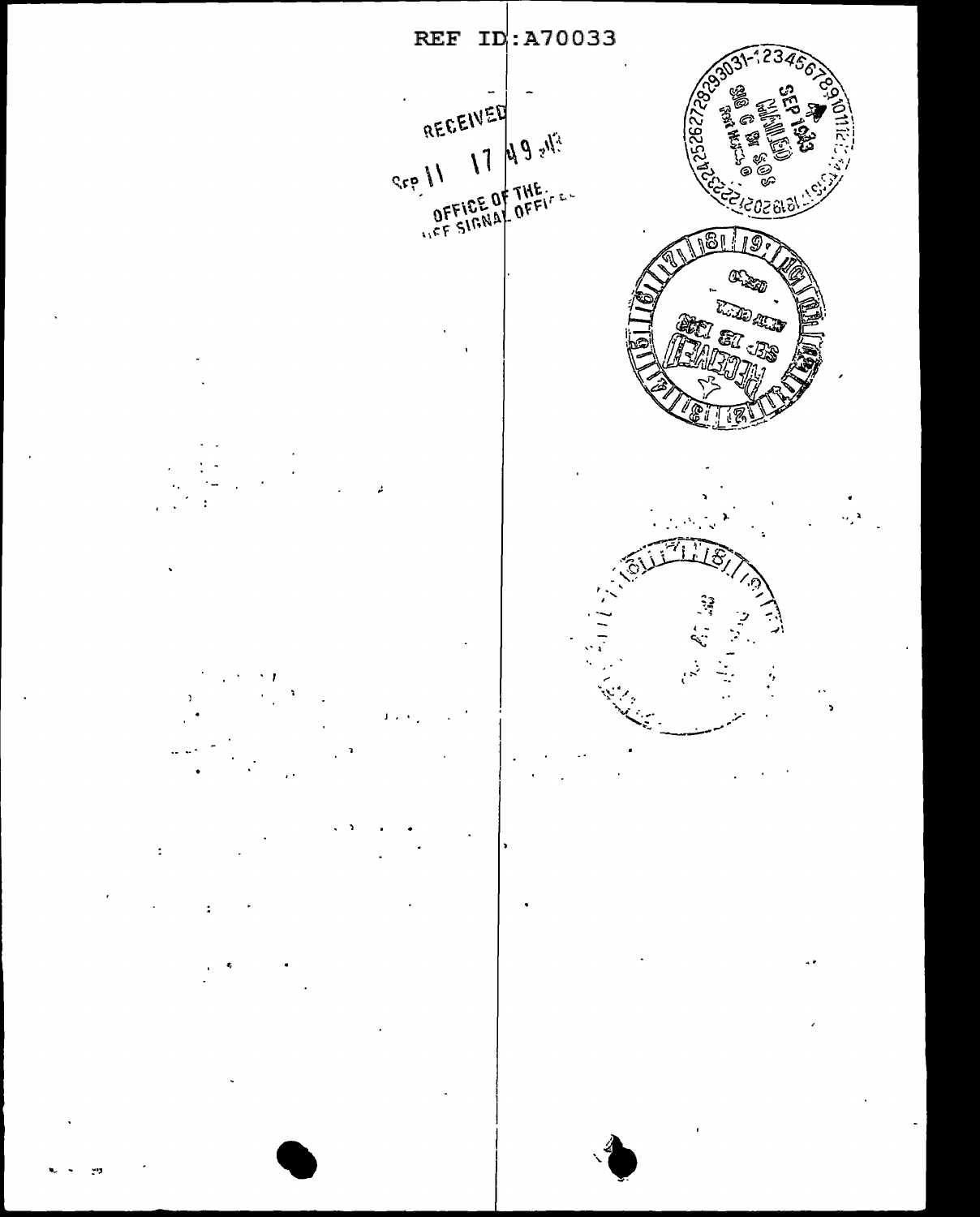

**SP5I8-5** 

18 August 1943

Colonel Parker Hitt Signal Officer, 5th Service Command. Ft. Hayes, Ohio

Dear Colonel Hitt:

Major Rowlett and I wish to thank you most sincerely for your courtesy in autographing the manuals. They arrived<br>in good shape a few days ago, and this is the first opportunity I have had to indicate our appreciation.

I still hope to see you sometime in Washington soon if they actually go ahead and retire you as has been threatened.

With best regards, I am

Sincerely yours,

### William F. Friedman **Birector of Communications** Research